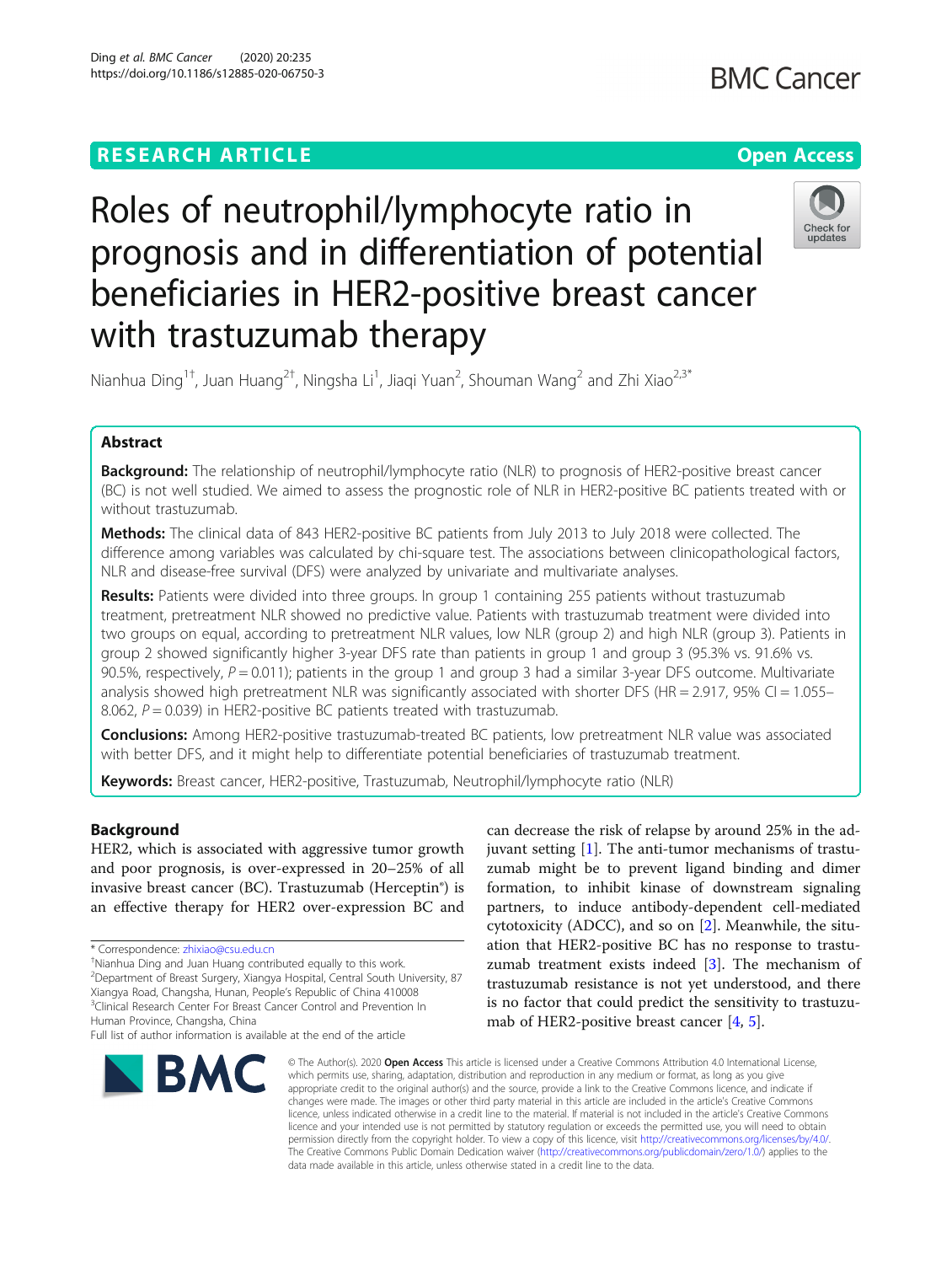Recently, many studies have found that inflammation and immunity play critical roles in tumor initiation, invasion, and metastasis [\[6](#page-7-0)]. Host anti-tumor immunity might offer a new strategy for curing BC  $[7-9]$  $[7-9]$  $[7-9]$  $[7-9]$ . The basic immune surveillance of the body and changes in systemic immune status, affect responses to therapy and even prognosis of BC patients. Nevertheless, there are no authorized biomarkers reflecting systemic immune status [\[8\]](#page-7-0). Some studies indicated that low pretreatment neutrophil/lymphocyte ratio (NLR) was predictive factor of better DFS outcome in BC, especially in triplenegative BC patients [\[10](#page-7-0)–[12\]](#page-7-0). In the HER2-positive subtype, few studies have explored the relationship between NLR and DFS of patients with or without trastuzumab treatment. Moreover, two recent studies showed the different results concerning the relationship between absolute lymphocyte account and disease progression in HER2-positive BC [\[13](#page-7-0), [14\]](#page-7-0). In this study, we retrospectively analyzed the NLR as the predictive factor of 843 HER2-positive BC patients with or without trastuzumab treatment.

# Methods

# Patients background

A total of 843 female patients with HER2-positive invasive BC were successively collected in the Breast Department of Xiangya Hospital of Central South University from July 2013 to July 2018. Among them, 588 patients had received trastuzumab treatment for 1 year, and 255 patients had not. Medical records were reviewed to collect and organize on patients' age, medical history, laboratory test, and pathologic results such as tumor size, histological grade, lymph node status, and hormone receptor status. Patients were treated with neoadjuvant chemotherapy (NC) or adjuvant chemotherapy mainly including anthracycline and/or taxane regimens. All these patients had undergone surgery including breastconserving or mastectomy and sentinel lymph node biopsy or modified radical mastectomy. Post-surgical radiotherapy and endocrine therapy were recommended according to normal practice. We excluded patients with inflammatory breast cancer, multiple tumors, acute and chronic injury, acute and chronic inflammation, hematological disorders, liver cirrhosis, and end-stage renal disease. This study was approved by the Institutional Review Board of Xiangya Hospital.

## Pathological characteristics

Hormone receptor (HR) was considered positive if ER or PR were positive. ER and PR were evaluated as positive if there was at least 1% positive invasive tumor nuclei in the samples. HER-2 positive was defined as immunohistochemistry staining of 3+, immunohistochemistry staining of 2+ but FISH positive as HER-2/CEP17 ratio > 2.2.

# Laboratory data

The NLR was defined as the absolute neutrophil count (N) divided by the absolute lymphocyte count (L). The pretreatment NLR was defined as pre-NLR and calculated from the full blood count routinely performed within 1 week before any treatment. There were no signs of clinical infection such as fever on the day of blood collection.

# Grouping

Eight hundred forty-three patients were divided into three groups. Group 1 included 255 patients without trastuzumab treatment. The reason of no trastuzumab treatment was that Trastuzumab (Herceptin®) was not covered by insurance until July of 2016 and these patients could not afford it. Five hundred eighty-eight patients treated with trastuzumab were divided into two groups on average, group 2 and group 3, according to the values of pre-NLR. The cutoff value of NLR was 1.830. Group 2 included 294 patients with low pre-NLR value and group 3 included 294 patients with high pre-NLR value.

# Statistical analysis

Pearson χ2 test was performed to compare categorical parameters of clinicopathological characteristics. For survival analysis, the endpoint was DFS. DFS was defined as the length of time to survive without any signs or symptoms of relapse or metastasis after surgery. Kaplan-Meier curves and log-rank tests were performed to assess differences among groups. Multivariate Cox regression models were established to identify significant predictors of DFS. Statistical significance was calculated at the 95% confidence interval  $(P < 0.05)$ , and all analyses were carried out using SPSS version 17.0 for Windows (SPSS Inc., Chicago, USA) as previously [[15\]](#page-7-0).

# Results

# Clinicopathological characteristics of 843 patients with HER2-positive BC

Eight hundred forty-three patients were divided into three groups as mentioned above. Detailed distributions of patients with different age, tumor size, lymph node status, and histological grade were summarized in Table [1.](#page-2-0) The median follow-up was 20 months (6 to 50 months). Among the three groups, there were more women less than or equal to 40 years old and with tumor of large size in group 2, when comparing with that in group 1 or group 3. There were no significant differences in lymph node status, histological grade, hormone status, Ki67 score or NC status among these three groups  $(P > 0.05)$ .

The treatment details for patients were summarized in Table [2.](#page-2-0) Among them, 689 patients received epirubicin and cyclophosphamide followed by the taxane regimen. Four hundred sixty-four patients received radiation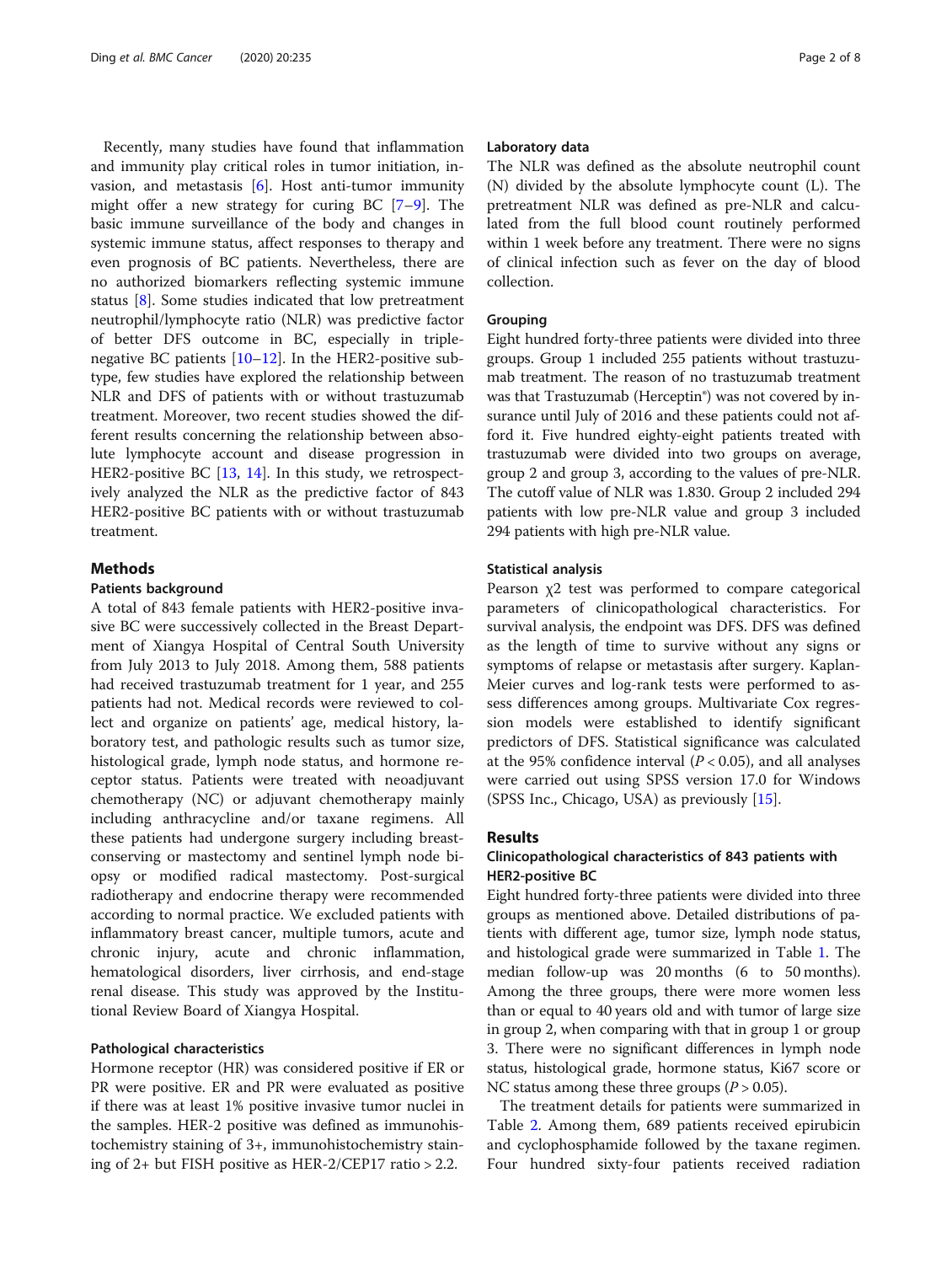| Factors            | Without trastuzumab<br>Group 1<br>$n(\%)$ | With trastuzumab   |                           | $p$ -value |
|--------------------|-------------------------------------------|--------------------|---------------------------|------------|
|                    |                                           | Group 2<br>$n(\%)$ | Group 3<br>$n\frac{9}{6}$ |            |
| Age (year)         |                                           |                    |                           |            |
| $\leq 40$          | 31 (12.2)                                 | 76 (25.9)          | 44 (15.0)                 | < 0.001    |
| >40                | 224 (87.8)                                | 218 (74.1)         | 250 (85.0)                |            |
| T stage            |                                           |                    |                           |            |
| T1                 | 51(20.0)                                  | 70 (23.8)          | 64 (21.8)                 | 0.044      |
| T <sub>2</sub>     | 172 (67.5)                                | 172 (58.5)         | 200 (68.0)                |            |
| $T3-4$             | 32 (12.5)                                 | 52 (17.7)          | 30 (10.2)                 |            |
| N stage            |                                           |                    |                           |            |
| pN0                | 144 (56.5)                                | 162 (55.1)         | 152 (51.7)                | 0.217      |
| pN1                | 76 (29.8)                                 | 78 (26.5)          | 79 (26.9)                 |            |
| $pN2-3$            | 35 (13.7)                                 | 54 (18.4)          | 63 (21.4)                 |            |
| Histological grade |                                           |                    |                           |            |
| $1 - 2$            | 198 (77.6)                                | 246 (83.7)         | 242 (82.3)                | 0.171      |
| 3                  | 57 (22.4)                                 | 48 (16.3)          | 52 (17.7)                 |            |
| <b>HR</b>          |                                           |                    |                           |            |
| Negative           | 145 (56.9)                                | 164 (55.8)         | 164 (55.8)                | 0.957      |
| Positive           | 110 (43.1)                                | 130 (44.2)         | 130 (44.2)                |            |
| Ki67 (%)           |                                           |                    |                           |            |
| $<$ 30             | 67 (52.8)                                 | 134 (45.6)         | 132 (44.9)                | 0.187      |
| $\geq 30$          | 60 (47.2)                                 | 160 (54.4)         | 162 (55.1)                |            |
| <b>NC</b>          |                                           |                    |                           |            |
| No                 | 117 (45.9)                                | 128 (43.5)         | 130 (44.2)                | 0.853      |
| Yes                | 138 (54.1)                                | 166 (56.5)         | 164 (55.8)                |            |
| Total              | 255 (100.0)                               | 294 (100.0)        | 294 (100.0)               |            |

<span id="page-2-0"></span>Table 1 Comparison of clinicopathological characteristics of 843 HER2-positive patients

Group 1 contained patients without trastuzuamb treatment, group 2 contained patients with trastuzuamb and low pre-NLR value, and group 3 contained patients with trastuzuamb and high pre-NLR value. Statistically significant factors are in bold font. NLR, neutrophil/lymphocyte ratio; HR, hormone receptor; NC, neoadjuvant chemotherapy

therapy and 379 patients received endotherapy. There was no difference among the three groups.

# DFS outcome among patients with trastuzumab treatment (group 2 and 3)

Twenty six events occurred without local recurrence among 588 patients during the follow-up. There were eight patients with multiple metastatic sites, eight patients with metastases in lung, six patients with metastases in brain, and four patients with metastases in bone or contralateral supraclavicular lymph nodes.

Kaplan-Meier (KM) curve was used to analyze the prognostic factor. As shown in Fig. [1,](#page-3-0) patients in group 3 showed significantly lower 3-year DFS rate than patients in group 2 (90.5% vs. 95.3%,  $P = 0.003$ ).

| Treatment    | Without trastuzumab<br>Group 1<br>$n\frac{9}{6}$ | With trastuzumab   |                           | $D^-$ |
|--------------|--------------------------------------------------|--------------------|---------------------------|-------|
|              |                                                  | Group 2<br>$n(\%)$ | Group 3<br>$n\frac{9}{6}$ | value |
|              | Chemotherapy regimen                             |                    |                           |       |
| EC-T         | 203 (79.6)                                       | 248 (84.4)         | 238 (81.0)                | 0.846 |
| <b>TCb</b>   | 37 (14.5)                                        | 35 (11.9)          | 39 (13.3)                 |       |
| P            | 8(3.1)                                           | 6(2.0)             | 10(3.4)                   |       |
| Others       | 7(2.7)                                           | 5(1.7)             | 7(2.9)                    |       |
| Radiotherapy |                                                  |                    |                           |       |
| No.          | 114 (44.7)                                       | 124 (42.2)         | 141 (48.0)                | 0.369 |
| Yes          | 141 (55.3)                                       | 170 (57.8)         | 153 (52.0)                |       |
| Endotherapy  |                                                  |                    |                           |       |
| No.          | 142 (55.7)                                       | 162 (55.1)         | 160 (54.4)                | 0.956 |
| Yes          | 113 (44.3)                                       | 132 (44.9)         | 134 (45.6)                |       |
| Total        | 255 (100.0)                                      | 294 (100.0)        | 294 (100.0)               |       |

Table 2 Treatment for 843 HER2-positive BC patients

Group 1 contained patients without trastuzuamb treatment, group 2 contained patients with trastuzuamb and low pre-NLR value, and group 3 contained patients with trastuzuamb and high pre-NLR value. EC-T, epirubicin and cyclophosphamide followed by the taxane; TCb, docetaxel and carboplatin; P, taxane; NLR, neutrophil/lymphocyte ratio

As shown in Table [3,](#page-3-0) patients less than or equal to 40 years old, with higher histological grade or more lymph nodes involved, with HR negative tumor had a significantly worse DFS outcome than patients older than 40, with lower histological grade or less lymph nodes involved, with HR positive tumor. Cox regression model was used for the evaluation of DFS rate among patients treated with trastuzumab. Table [3](#page-3-0) showed that younger age, more lymph nodes involved, HR negative and high pre-NLR values were independent prognostic factors of worse outcome for the HER2-positive patients with trastuzumab treatment. The risk of metastasis was higher in group 3 compared to that in group 2 (HR = 2.917, 95%  $CI = 1.055 - 8.062, P = 0.039$ .

# DFS outcome among patients without trastuzumab treatment (group 1)

Twelve metastatic events occurred without local recurrence in group 1 (255 patients) during the follow-up. There were two patients with bone metastatic lesion and one patient with liver lesion. The rest of nine patients all had multiple metastases. We assessed whether pre-NLR value could be a prognostic factor in HER2-positive patients without trastuzumab treatment. Patients in group 1 (255) were divided into two subgroups on average, low and high pre-NLR subgroup 1, according to the values of pre-NLR. As shown in Table [4](#page-4-0) and Fig. [2](#page-5-0), there were no significant differences in clinicopathological factors status and DFS outcome between low and high pre-NLR subgroups.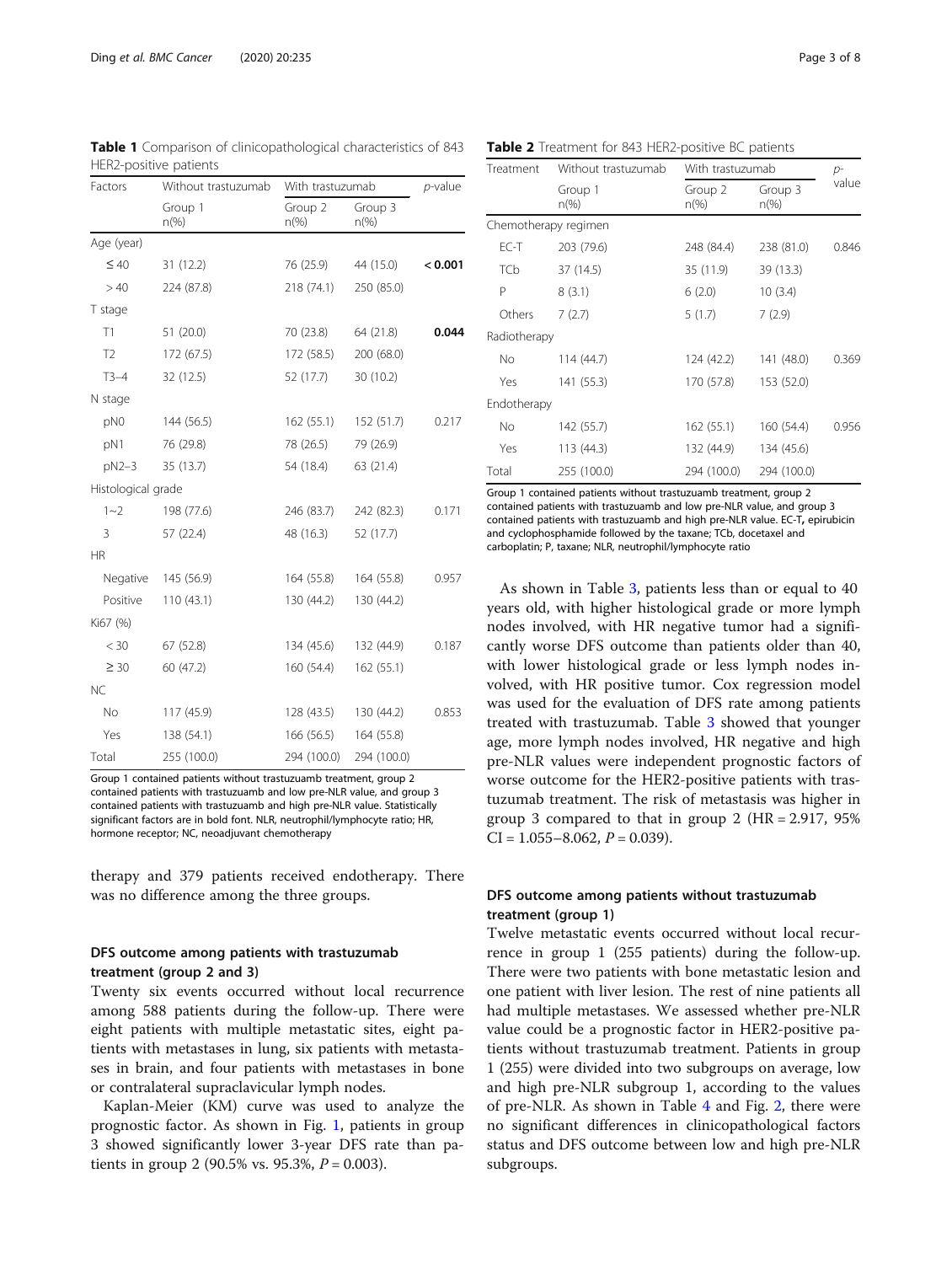<span id="page-3-0"></span>

# DFS outcome among three groups of 843 HER2-positive BC patients

As mentioned above, 843 HER2-positive BC patients had been divided into three groups: group 1 (without trastuzumab treatment), group 2 (with trastuzumab treatment and low pre-NLR value) and group 3 (with trastuzumab treatment and high pre-NLR value). KM curves were used to analyze the DFS outcomes among the three groups. As shown in Fig. [3](#page-6-0), patients in group 2 showed significantly higher 3-year DFS rate than patients in group 1 and group 3 (95.3% vs. 91.6% vs. 90.5%, respectively,  $P = 0.011$ ); patients in the group 1 and group 3 had similar 3-year DFS outcome.

| Factor                       | Univariate | Multivariate |              |         |
|------------------------------|------------|--------------|--------------|---------|
|                              | $p$ -value | <b>HR</b>    | 95%CI        |         |
| Age $(540 \text{ vs.} > 40)$ | < 0.001    | 3.907        | 1.551-9.840  | 0.004   |
| T stage                      | 0.417      |              |              |         |
| (T2 vs. T1)<br>(T3 vs. T1)   |            |              |              |         |
| pN stage                     | < 0.001    |              |              |         |
| (pN1 vs. pN0)                |            | 2.930        | 0.832-10.320 | 0.094   |
| (pN2-3 vs. pN0)              |            | 9.478        | 3.026-29.681 | < 0.001 |
| Grade (3 vs. 1-2)            | 0.013      |              |              | 0.435   |
| HR (negative vs. positive)   | 0.001      | 5.854        | 1.878-18.245 | 0.002   |
| Ki67 ( $\geq$ 30% vs. < 30%) | 0.574      |              |              |         |
| pre-NLR (high vs. low)       | 0.003      | 2.917        | 1.055-8.062  | 0.039   |
| NC (yes vs. no)              | 0.333      |              |              |         |

HR, hazard ratio; CI, confidence interval; NC, neoadjuvant chemotherapy; NLR, neutrophil/lymphocyte ratio; ALC, absolute lymphocyte count. Statistically significant factors are in bold font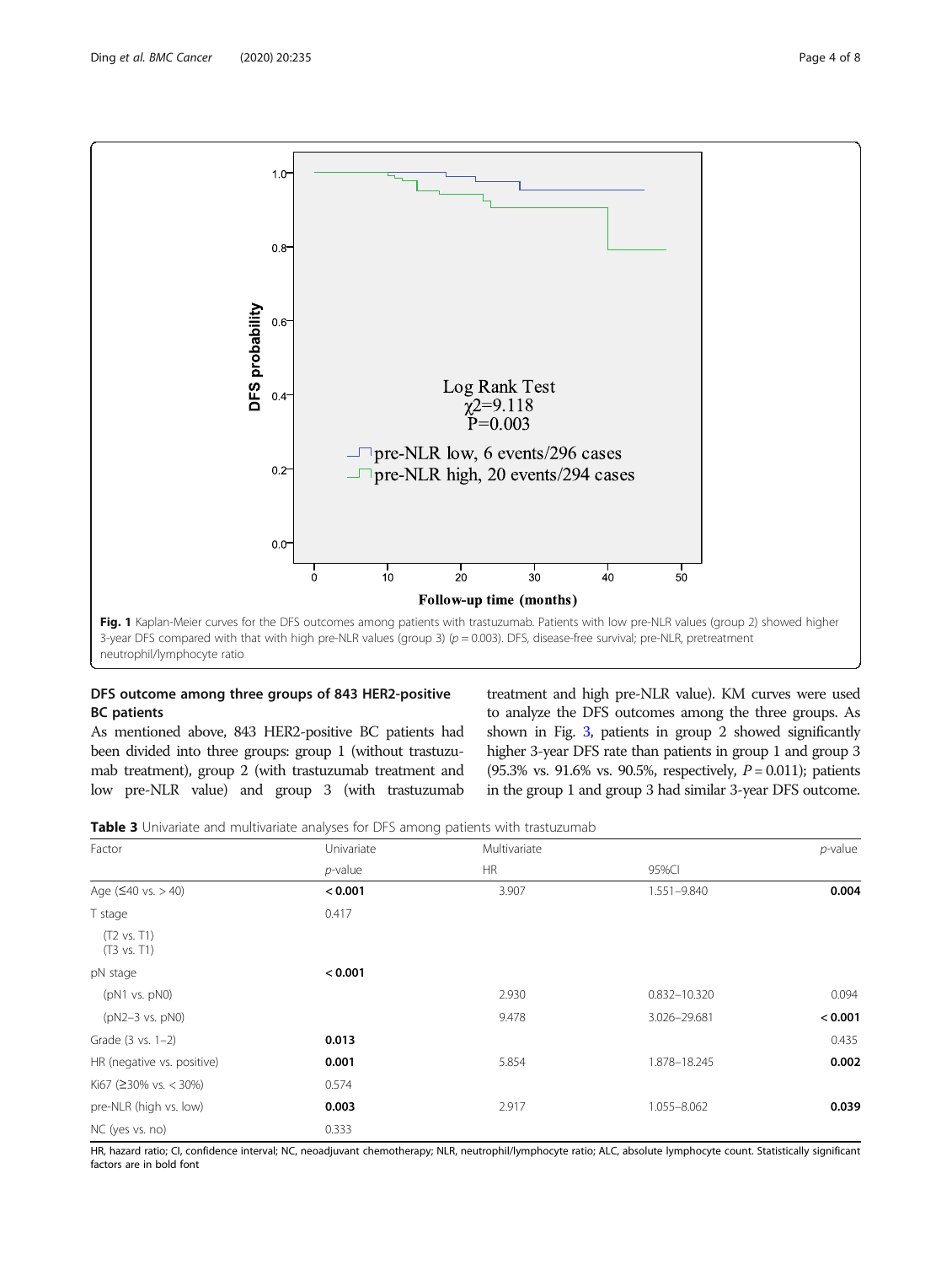| Factors            | Group 1     | $p-$         |       |
|--------------------|-------------|--------------|-------|
|                    | Low pre-NLR | High pre-NLR | value |
| Age (year)         |             |              |       |
| $\leq 40$          | 14 (11.0)   | 17(13.3)     | 0.581 |
| >40                | 113 (89.0)  | 111 (86.7)   |       |
| T stage            |             |              |       |
| T1                 | 29 (22.8)   | 22 (17.2)    |       |
| T <sub>2</sub>     | 82 (64.6)   | 90 (70.3)    | 0.515 |
| $T3-4$             | 16 (12.6)   | 16 (12.5)    |       |
| N stage            |             |              |       |
| pN0                | 68 (53.5)   | 76 (59.4)    |       |
| pN1                | 41 (32.3)   | 35 (27.3)    | 0.624 |
| $pN2-3$            | 18 (14.2)   | 17(13.3)     |       |
| Histological grade |             |              |       |
| $1 - 2$            | 98 (77.2)   | 100 (78.1)   | 0.854 |
| $\overline{3}$     | 29 (22.8)   | 28 (21.9)    |       |
| <b>HR</b>          |             |              |       |
| Negative           | 72 (56.7)   | 73 (57.0)    | 0.957 |
| Positive           | 55 (43.3)   | 130 (43.0)   |       |
| Ki67 (%)           |             |              |       |
| $<$ 30             | 67 (52.8)   | 57 (44.5)    | 0.189 |
| $\geq 30$          | 60 (47.2)   | 71 (55.5)    |       |
| <b>NC</b>          |             |              |       |
| No                 | 59 (46.5)   | 58 (45.3)    | 0.855 |
| Yes                | 68 (53.5)   | 70 (54.7)    |       |
| Total              | 127 (100.0) | 128 (100.0)  |       |

<span id="page-4-0"></span>Table 4 Comparison of clinicopathological characteristics of 255 HER2-positive patients without trastuzumab

NLR neutrophil/lymphocyte ratio, HR hormone receptor, NC neoadjuvant chemotherapy

# **Discussion**

In this study, we analyzed the effect of some conventional prognostic factors such as age, tumor size, nodal involvement, tumor grade, hormone status, and the inflammatory predictor, NLR, on the DFS outcome among HER2-positive patients with or without trastuzumab therapy. Patients older than 40 years, with fewer nodes involved and HR-positive tumor were associated with favorable DFS outcome in HER2-positive BC patients receiving trastuzumab treatment. And the pretreatment NLR was identified to be an independent predictive factor among trastuzumab-treated patients. However, pretreatment NLR showed no predictive value among HER2 positive patients without trastuzumab treatment. More information will be needed to validate whether pretreatment NLR could help us to distinguish patients with HER2-positive BC who will benefit from trastuzumab treatment or not.

NLR is a routinely available marker of the systemic inflammatory response, and there is no significant differ-ence of NLR value in distinct breast cancer subtype [\[16](#page-7-0)]. The presence of higher NLR in the blood has been recognized as a poor prognostic factor among triplenegative BC patients [[10](#page-7-0), [11](#page-7-0)]. Meanwhile, a metaanalysis suggested that NLR was a good prognostic marker for HER2-positive BC and triple-negative BC, but not for luminal A and luminal B subtype BC [\[17](#page-7-0)]. However, there were not sufficiently addressed about trastuzumab use for the HER2-positive BC patients in the meta-analysis. Another retrospective study of 187 HER2-positive BC patients receiving adjuvant trastuzumab implied that low pretreatment NLR might be associated with improved DFS outcome, but without significant difference [\[18\]](#page-7-0). In this study, first we categorized the HER2-positive BC patients according to whether they had received trastuzumab therapy or not. Data of patients without trastuzumab verified there were no predictive value of pretreatment NLR, but data about trastuzumab-treated patients showed low pretreatment NLR values were associated with improved survival. The reason was not yet well understood. Neutrophils are recognized as not only important contributors to tumor progression, metastasis and production of proangiogenic factors, but also inhibitors of activity of T cells and natural killer cells through production of arginase-1 and hydrogen peroxide [\[19](#page-7-0)–[23\]](#page-7-0). Lymphocytes are important factors of immune surveillance and immune response, especially in the tumor microenviroment where tumorinfiltrating lymphocytes might be associated with chemotherapy response and survival outcomes [\[24\]](#page-7-0). In the HER2-positive BC treated with trastuzumab, trastuzumab-induced ADCC should be taken into consideration for its contribution to the improved DFS outcome when compared with those without trastuzumab treatment [\[25](#page-7-0)]. The intensity of ADCC induced by trastuzumab might be different for various reasons, such as HER2 copy numbers/application, FcγIIIA/FcγIIA polymorphisms, and so on  $[26-28]$  $[26-28]$  $[26-28]$  $[26-28]$  $[26-28]$ . However, there is no study about the correlation of trastuzumab response and host immune status.

Then we divided patients into three groups for analysis of DFS outcome. As shown in Table [1](#page-2-0) and Fig. [3,](#page-6-0) patients in group 1 had similar clinicopathological characteristics and 3-year DFS outcome as that in group 3. However, patients in group 3 were treated with trastuzumab which was supposed to decrease the risk of metastasis around 25% in the adjuvant setting comparing to patients without trastuzumab [[1\]](#page-7-0). Meanwhile, patients in group 2 showed significantly higher 3-year DFS rate than patients in group 1 and group 3 (Fig. [3\)](#page-6-0). This implied that HER2-positive BC patients with high pretreatment NLR values might not benefit from trastuzumab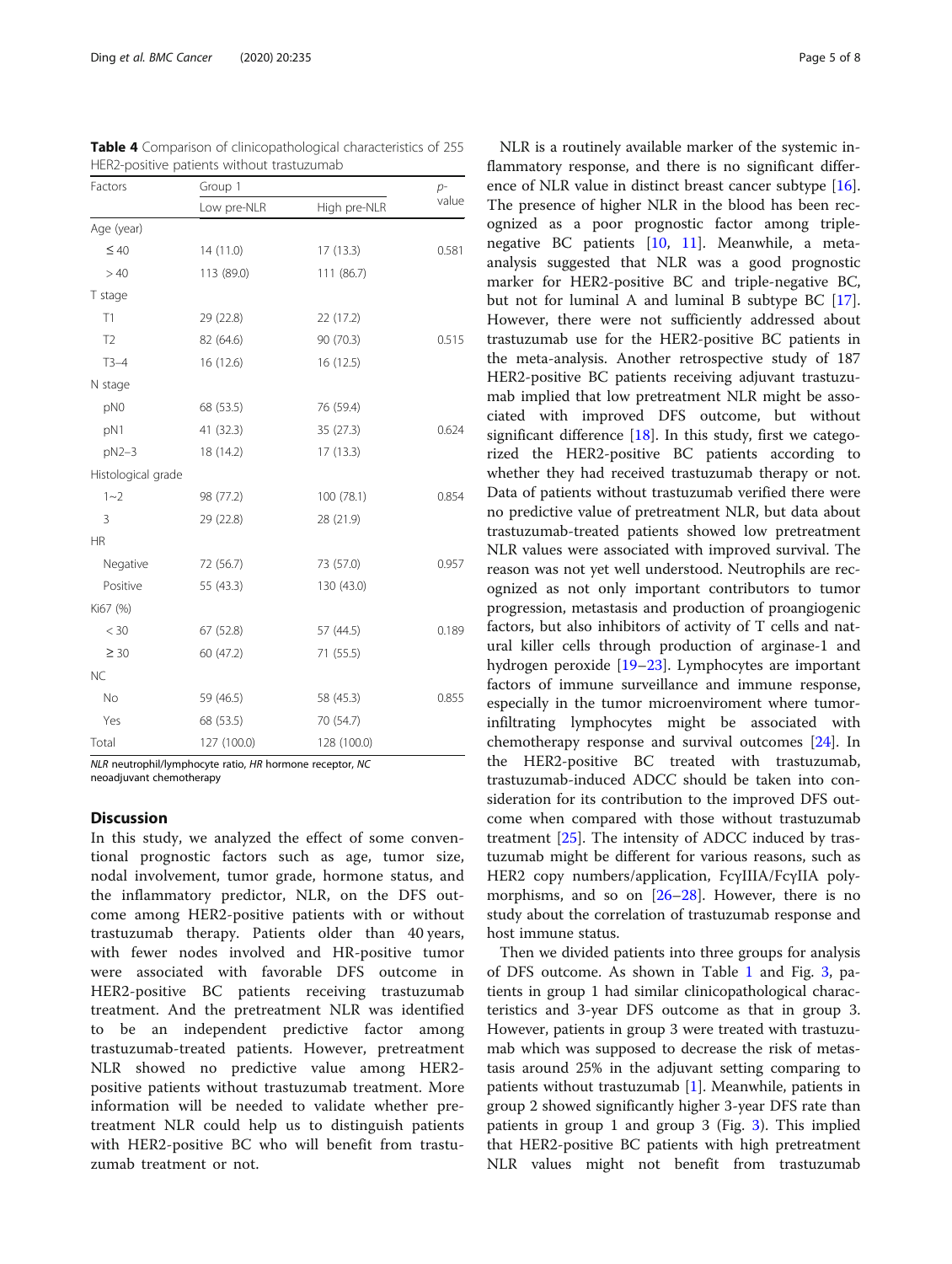<span id="page-5-0"></span>

treatment or might benefit very little, and HER2-positive patients with low pretreatment NLR value would benefit from trastuzuamb. This might be explained by the trastuzumab-induced ADCC, one of anti-tumor mechanisms of trastuzumab, whose ability might be associated with host immune status. Trastuzumab might induce the ADCC function against metastasis of breast cancer more efficiently, if the host immune status is in good condition (low NLR status), and trastuzumab might not induce the ADCC function if host immune system was in suppressive condition (high NLR status). In brief, we deduced that trastuzumab could bring out stronger antitumor immune competence through ADCC function in patients with low pretreatment NLR value than those with high pretreatment NLR value. More evidence and researches are needed for the exploration of trastuzumab's anti-tumor efficacy under different immune status. The reanalysis of some classical trials, such as HERceptin Adjuvant (HERA) trial, NSABP B-31 and NCCTG 9831, might provide more useful information about NLR in predicting prognosis of HER2-positive BC.

In this study, we also analyzed posttreatment NLR which were obtained 1 month after the chemotherapy or radiotherapy, and no significant association was found

between NLR and DFS outcome in trastuzumab-treated patients (data not shown). In our opinion, the pretreatment NLR which was obtained within 1 week before any treatment was more representative of baseline immune status than posttreatment NLR which might be affected by chemotherapy and/or radiotherapy, even though NLR was calculated from blood data 1 month after last chemotherapy or radiotherapy. This was in line with most of studies that showed the low baseline NLR was associated with better survival outcomes [\[29](#page-7-0)–[32\]](#page-7-0).

There are some limitations in this study. First, this study is a retrospective analysis of HER2-positive patients only in one hospital. Data were uneven among group1, group 2 and group 3. In the group 2, more patients were less than or equal to 40 years old and with large tumor size. Tumor size was not a prognostic factor in this study. Nevertheless age was an independent predictor and younger age was associated with worse survival outcome. However this did not affect the results from multivariate analysis which showed patients in group 2, which had more younger BC patients and was supposed to have a worse prognosis, actually had better 3-year DFS rate. Second, the median follow-up was only 20 months and only 38 events occurred among all these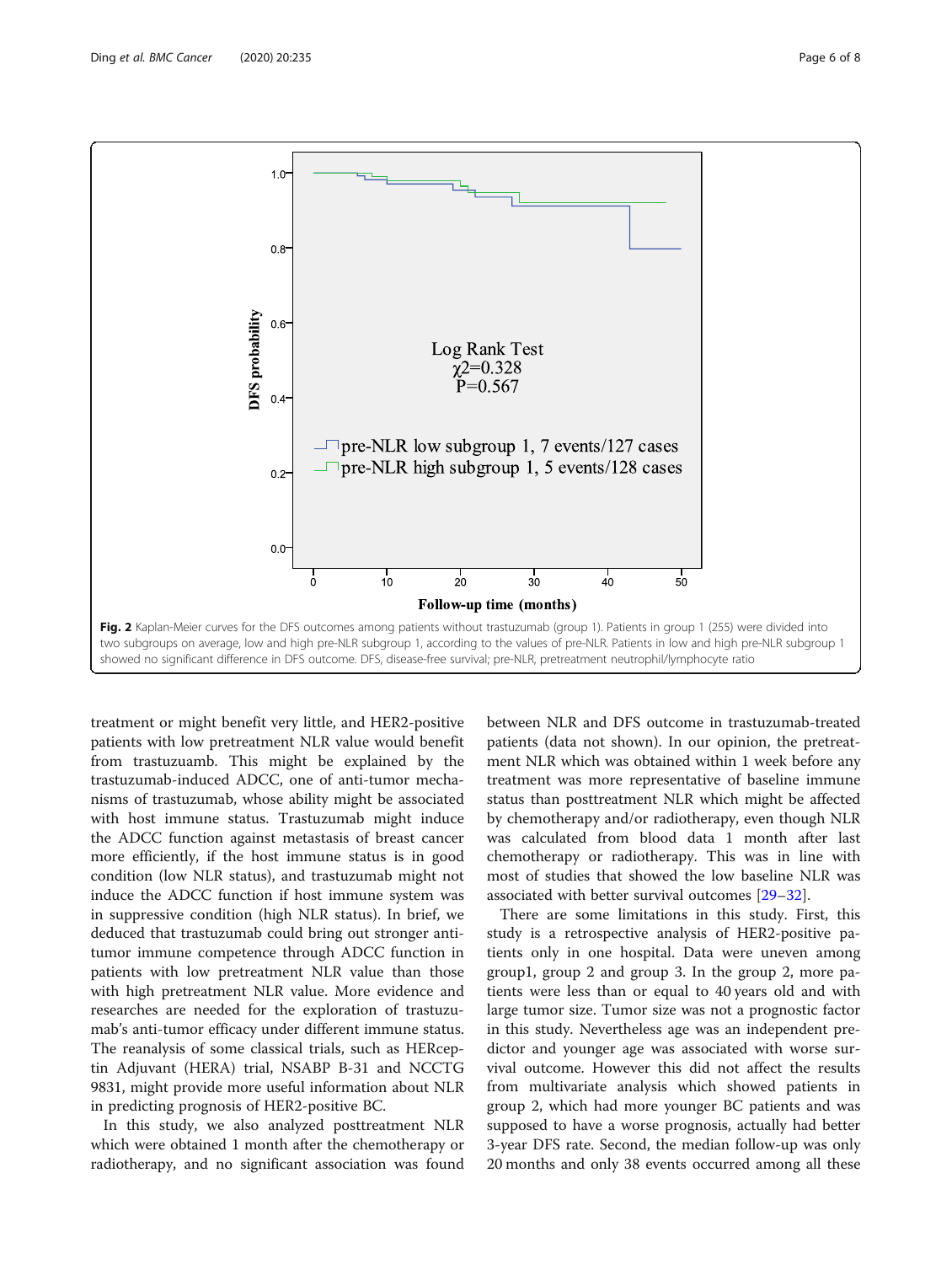<span id="page-6-0"></span>

patients. It was not long enough to obtain more events, and longer follow-up time is needed. Third, the time point of trastuzumab therapy was not exactly the same among patients. Some of patients had received trastuzumab during neoadjuvant therapy, and some were treated after operation. Fourth, we did not analyze the tumor infiltrating lymphocytes (TILs) in tumor microenvironment which were well recognized parameter as prognostic factor for HER-2 positive BC. More analysis are needed for validating the correlation between NLR and TILs. Re-analyses of classical clinical trials are needed for the exploration of the relationship between systemic inflammatory/immune markers and trastuzumab-induced ADCC function.

# Conclusions

This study showed that low pretreatment NLR was a predictive factor of better DFS outcome among HER2 positive BC receiving trastuzumab therapy. Pretreatment NLR value might help to distinguish HER2-positive BC patients who will benefit from trastuzumab treatment from those who will not. Re-analyses of classical clinical trials are needed to verify the role of pretreatment NLR in HER2-positive BC treated with trastuzumab.

#### Abbreviations

NLR: Neutrophil/lymphocyte ratio; BC: Breast cancer; DFS: Disease-free survival; ADCC: Antibody-dependent cell-mediated cytotoxicity; NC: Neoadjuvant chemotherapy; HR: Hormone receptor; KM: Kaplan-Meier

#### Acknowledgements

The authors thank all the staff from Department of Breast Surgery, Xiangya Hospital, Changsha City. Thank for the funding from The Youth Teacher Boosting Project of Central South University (No.2012QNZT097).

#### Authors' contributions

All Authors read and approved the manuscript. ND and JH collected the clinical data and did analysis of data. NL, JY and SW collected the data of DFS outcome. ZX designed this study and did the analysis and wrote the manuscript.

#### Funding

This work was supported by The Youth Teacher Boosting Project of Central South University (No.2012QNZT097). The Youth Teacher Boosting Project of Central South University aimed to support young teacher or young doctor for their innovative idea. This funding supplied economic support when we collected and analyzed participates' data.

#### Availability of data and materials

The datasets generated and/or analysed during the current study are not publicly available due to its usage for another article, but are available from the corresponding author on reasonable request.

#### Ethics approval and consent to participate

All procedures performed in studies involving human participants were in accordance with the ethical committee of Xiangya Hospitial. The committee's reference number is 202002021. The written consent statement